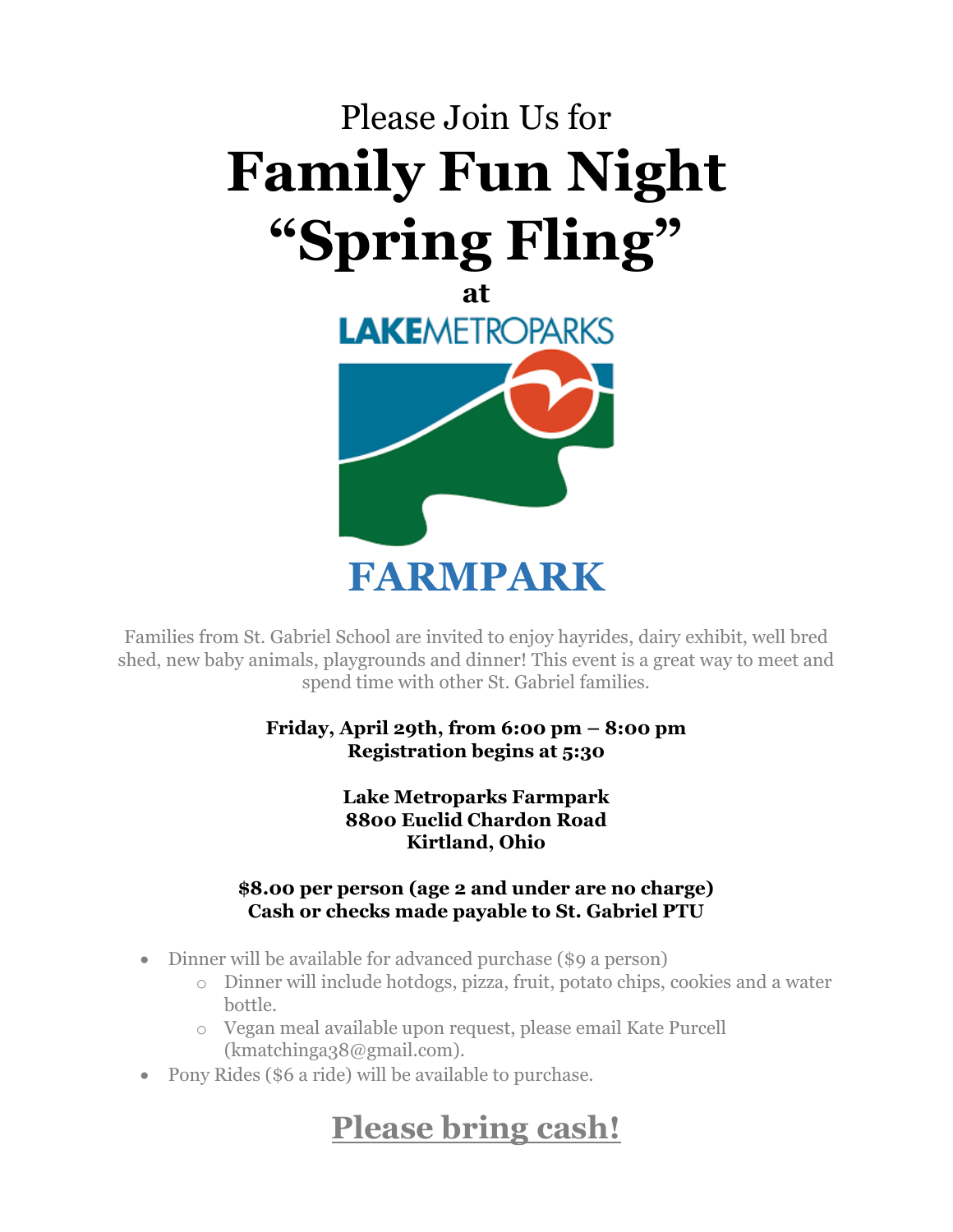Any questions please email Kate Purcell at **[kmatchinga38@gmail.com](mailto:kmatchinga38@gmail.com)** or Kate Burtch at **[Kateburtch@yahoo.com.](mailto:Kateburtch@yahoo.com)**

#### PLEASE COMPLETE THE FORM ON THE NEXT PAGE AND RETURN TO KATE BURTCH, C/O ANNA BURTCH, MRS. ULRICH 2ND GRADE (ROOM 109), BY MONDAY, APRIL 11 TH

## **This is a hard deadline this year, as we need to provide the caterer with a final dinner headcount.**

## *Important Message from the School Administration*

*We are looking forward to a wonderful night at the Lake Metroparks Farmpark. Please help us enjoy the time with our students and each other by being positive representatives of St. Gabriel School. All children should be supervised by a parent at all times. The Farmpark staff and volunteers are present to help with the attractions and not watch our students. Please respect all the Farmpark staff and PTU volunteers by listening to any directions and/or rules that are posted. We are guests at the Farmpark and we need to be as cooperative and responsible as possible while we are on their property. We want all families to be safe, and have a fun night out together. Thank you and see you there!*